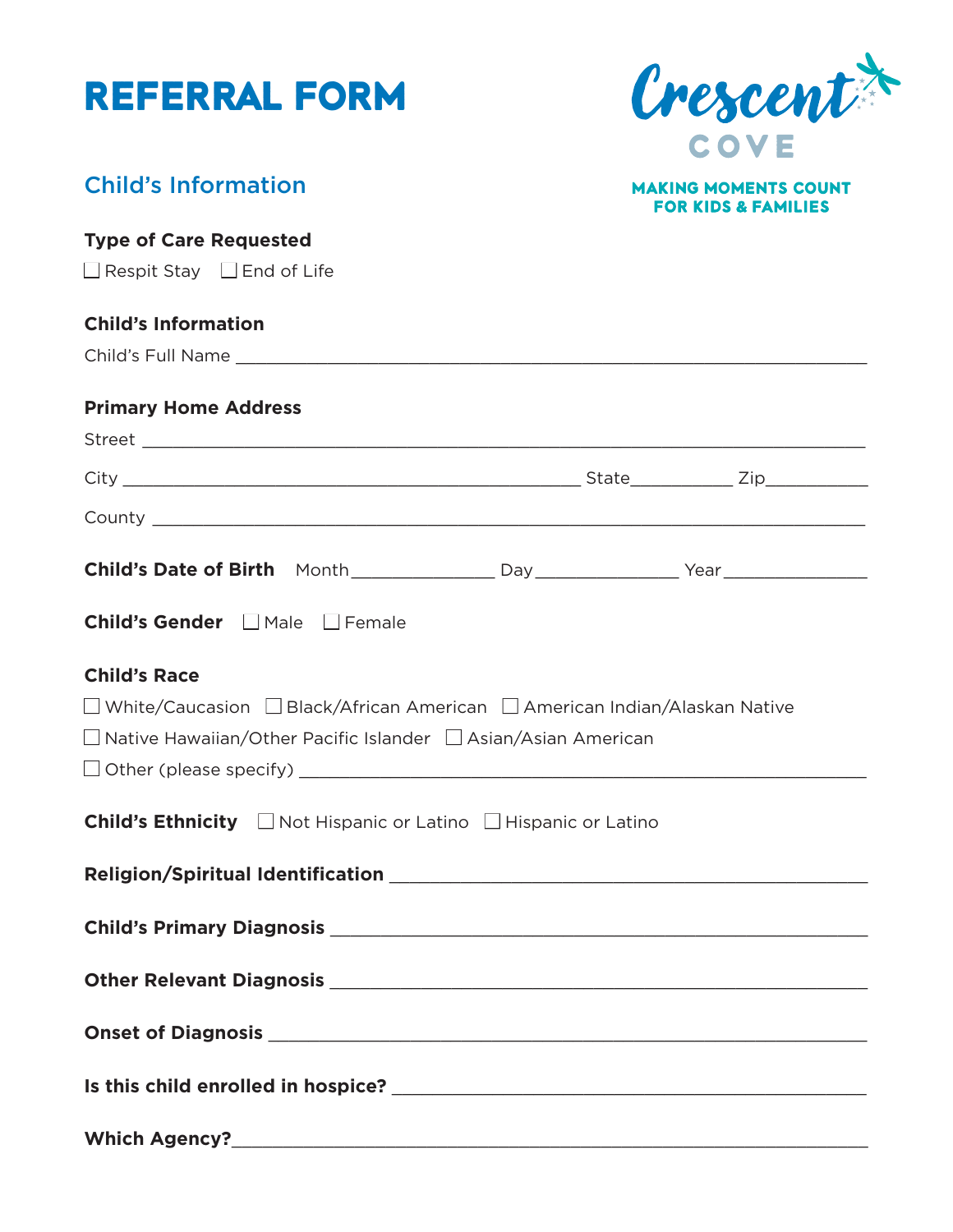

## **Important Contact Information**

# **Parent/Legal Guardian #1** Name and the contract of the contract of the contract of the contract of the contract of the contract of the contract of the contract of the contract of the contract of the contract of the contract of the contract of the c **Parent/Legal Guardian #2** Email and the contract of the contract of the contract of the contract of the contract of the contract of the Address and the contract of the contract of the contract of the contract of the contract of the contract of the **Primary Care Physician** Name and the contract of the contract of the contract of the contract of the contract of the contract of the contract of the contract of the contract of the contract of the contract of the contract of the contract of the c

| Clinic  |  |  |
|---------|--|--|
| Address |  |  |
| Phone   |  |  |

#### **County Case Manager**

| Name  |  |
|-------|--|
|       |  |
| Email |  |
|       |  |
| Phone |  |
|       |  |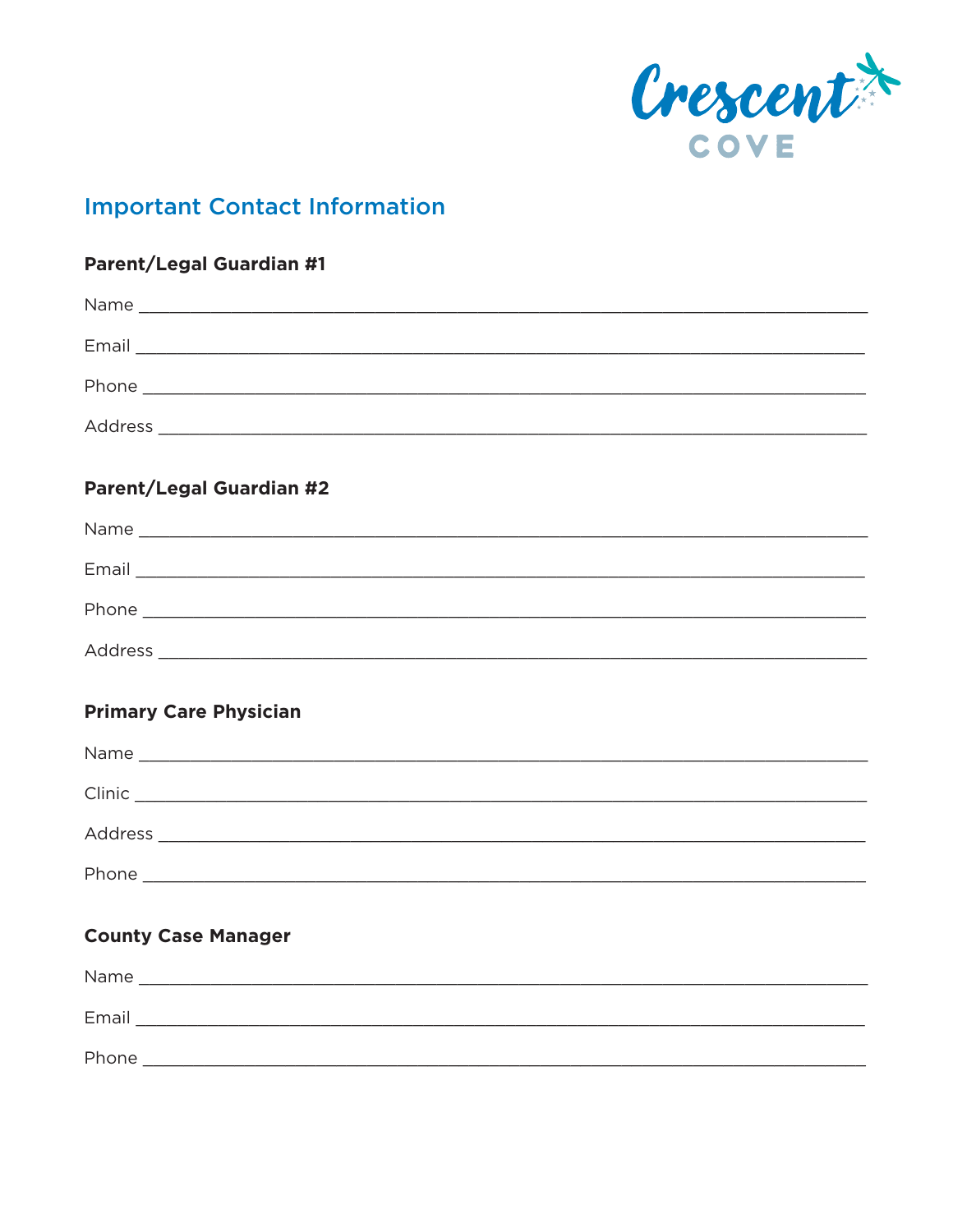

## **Family Information**

#### Does your child have siblings? Please share their info:

#### Please share any other information on the family here: